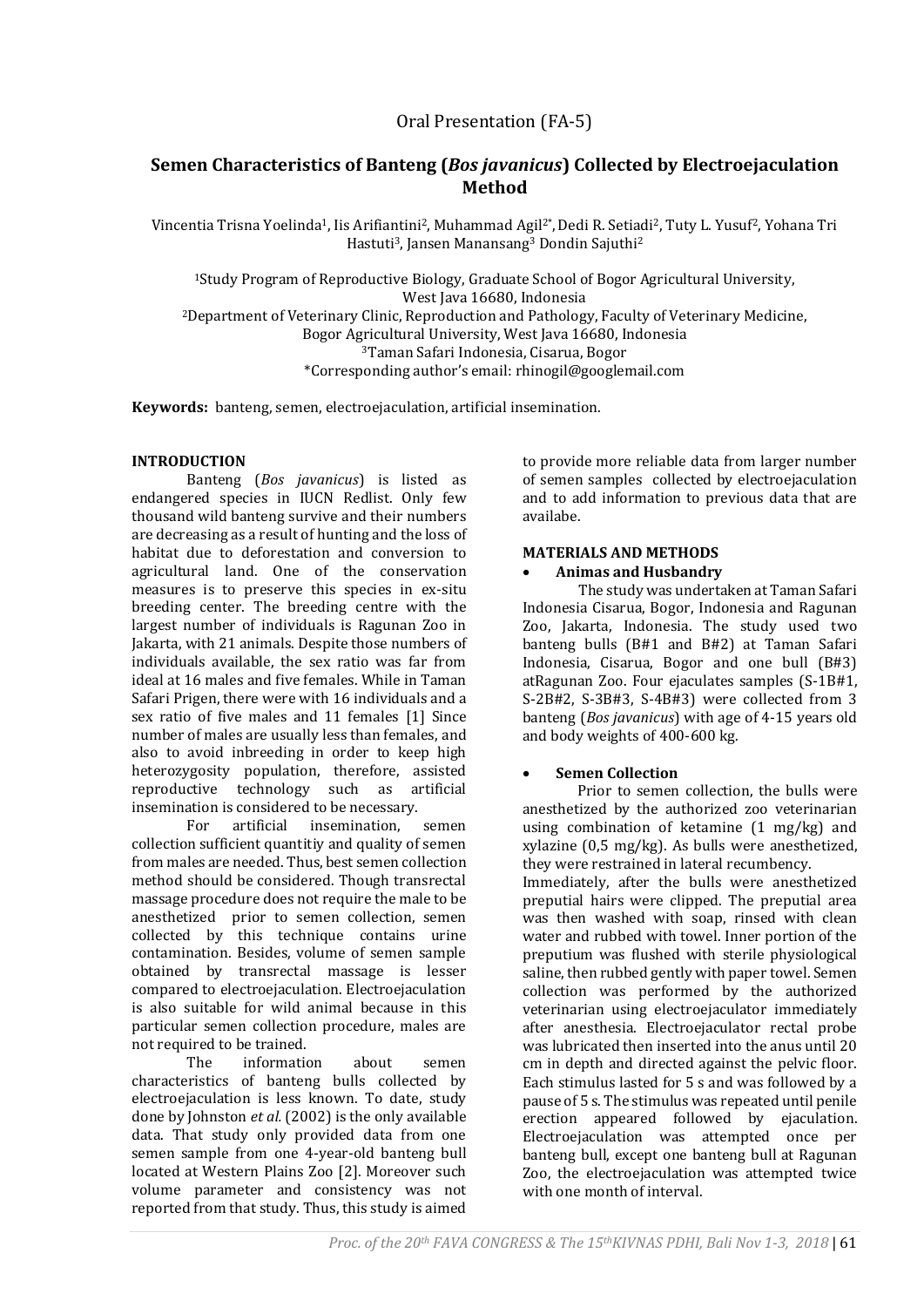#### **Semen Evaluation**

Ejaculates were evaluated immediately after collection. Four ejaculates collected from 3 banteng bulls were evaluated either macroscopically and microscopically.

Macroscopically, semen samples were evaluated for volume, consistency, color and pH. The semen volume was measured by reading the scale on collection tube, the colour assessed by eye. Semen pH value was examined using pH indicator paper (Merck, Germany). Microscopic parameter of semen characteristics were assessed subjectively. Semen samples were evaluated for progressive motility, velocity, viability, sperm concentration and precentage of morphologically normal spermatozoa. Progresive motility was subjectively assessed by placing semen sample with physiological saline on glass slide. The percentage of live sperm and the percentage of morphologically normal spermatozoa were determined using eosin-negrosin staining. Sperm concentration was determined by calculating spermatozoa per 1 mililiter semen, counted using Neubauer chamber.

### **RESULT AND DISCUSSION**

Electroejaculation was successfully done in 2 banteng bulls at Taman Safari Prigen, Indonesia and one banteng bull at Ragunan Zoo, Indonesia (Figure 1). The result of macroscopic and microscopic evaluation of semen obtained are shown in Table 1. Semen samples collected by electroejaculation showed various results which were dirty white, milky white, and cream in colour. This finding agreed with Johnston *et al* (2002) that reported banteng bull semen had watery milk in colour [2]. Semen consistency obtained from three bulls in this study was vary from watery to moderatly thick.

study were  $6,4-6,8$  in range, while the mean $\pm$ SE value for this parameter was  $6,625+0,10$ .This result was comparable with previous study that reported pH value of 6,6 [2].

Velocity scores obtained in this study were close in agreement with earlier report although one sample showed lower score [2]. The mean $+$ SE value of percentage of viability of banteng bull sperm were lower compared to that of Bali bulls [4]. Some samples were lower in percentage of viability compared to tprevious report [2].



**Figure 1** Semen collection of banteng bull using electroejaculator. (a) Rectal probe was inserted through the anus of anasthetized male banteng, (b) Semen sample was recovered inside collection tube.

| Sample<br>No.      | Macroscopic evaluation |              | Microscopic evaluation      |                   |               |                                        |                                        |
|--------------------|------------------------|--------------|-----------------------------|-------------------|---------------|----------------------------------------|----------------------------------------|
|                    | Volume<br>(ml)         | pН           | Progressive<br>motility (%) | Velocity<br>score | Viability (%) | Sperm<br>concentration<br>$(10^6$ /ml) | Morphologically<br>normal sperm<br>(%) |
| $S-1B#1$           | 4                      | 6,8          | 25                          | 3                 | 63,5          | 230                                    | 67,22                                  |
| $S-2B#2$           |                        | 6,5          | 25                          | 2                 | 70.09         | 510                                    | 63,2                                   |
| $S-3B+3$           | 6,8                    | 6,4          | 75                          | 4                 | 78            | 1240                                   | 81                                     |
| $S-4B#3$           | 7,4                    | 6,8          | 70                          | 4                 | 76,5          | 1100                                   | 86,75                                  |
| <b>Mean+S</b><br>Е | $6,3+0,78$             | $6,625+0,10$ | 48,75+13,75                 | $3,25+0,48$       | 72,02+3,32    | 770+239.62                             | 74,54+5,58                             |

Tabel 1 Macroscopic and microscopic characteristics of semen in banteng (Bos javanicus) subjected to alectrooiaculation

Volume of semen samples that were succesfully collected in this study ranged from 4- 7,4 ml with mean $\pm$ SE value of 6,3 $\pm$ 0,78 ml. This result was lower compared to the volume of semen collected by electroejaculation from closely related species, Bali bull, which had mean+SE value of 6,98+0,29 ml (4). The pH value of the semen in this

The lowest sperm concentration in this study comparable with previous finding [2]. However, the mean+SE value of sperm concentration in this study which was was still above the sperm concentration of semen from Bali bulls [4]: Iswadi *et* al (2007) had reported sperm concentration of 400 million to 10200 million sperm ml from gaur semen collected by